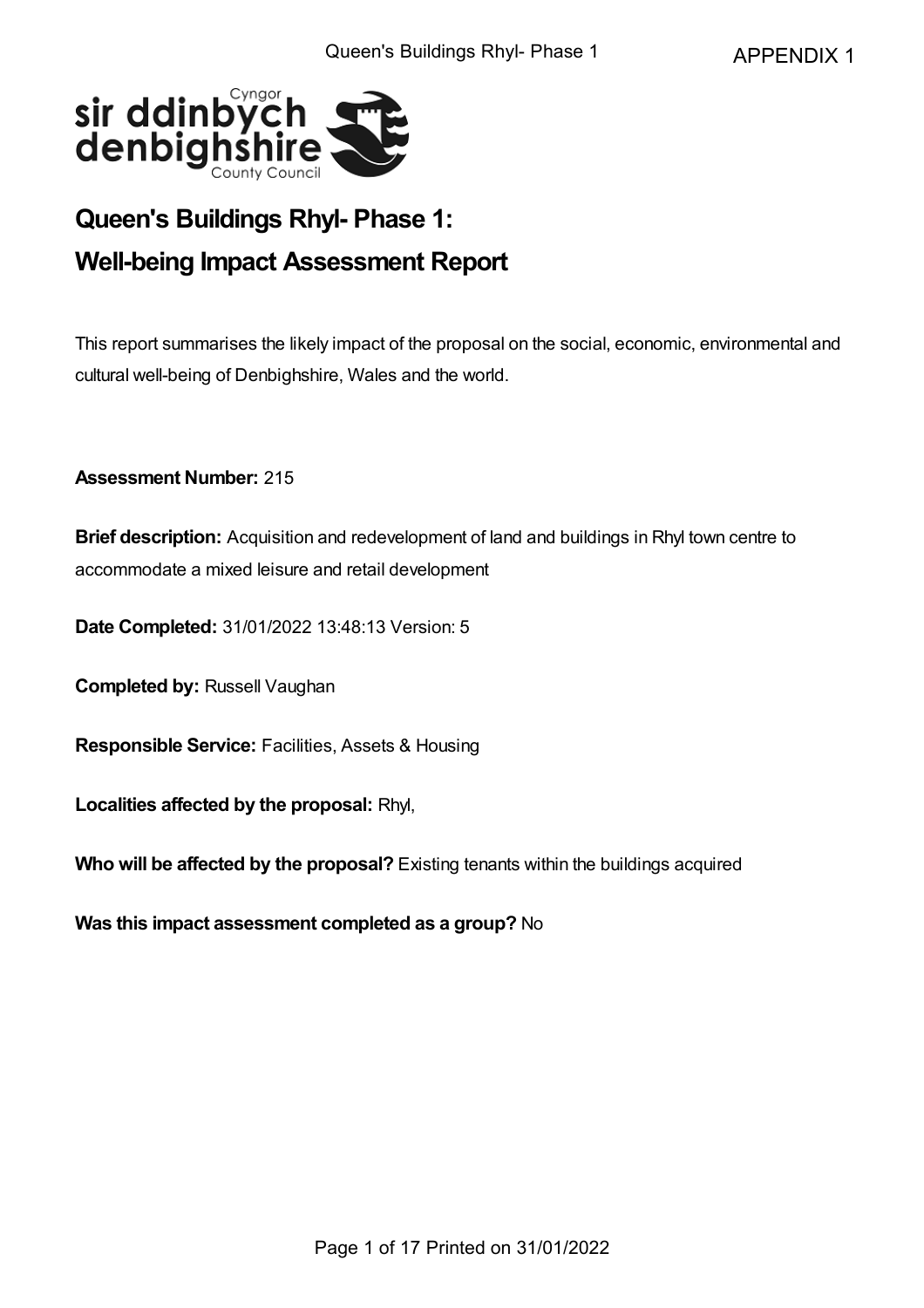## **Summary and Conclusion**

Before we look in detail at the contribution and impact of the proposal, it is important to consider how the proposal is applying the sustainable development principle. This means that we must act "in a manner which seeks to ensure that the needs of the present are met without compromising the ability of future generations to meet their own needs."

### **Score for the sustainability of the approach**

**3 out of 4 stars**

**Actual score : 33 / 36.**

## **Summary for each Sustainable Development principle**

#### **Long term**

This site has for decades been an eyesore in a very prominent area of the Town Centre, suffering years of neglect. All buildings have been demolished apart from the Queens Chambers on Sussex St which will be retained and refurbished as a key entrance from the high street into the development. Given the interest and memories of the site, a decision was made to keep the name of Queen's within the new development

## **Prevention**

Developing a space that will contribute to the wider plans to reduce deprivation in Rhyl and promote regeneration. This is a key site in the objectives of the Town Centre masterplan and vision.

#### **Integration**

We are ensuring that there is a coordinated approach to the delivery of the corporate plan with the involvement of a variety of internal departments including Housing, EBD and Finance.

#### **Collaboration**

The Queens Buildings is a phased development which went through a pre-application consultation and Planning process. Phase 1 which we are currently delivering is being delivered by ourselves, with advise from NW Police, Biodiversity Officer etc., but the future phases will all need to be

Page 2 of 17 Printed on 31/01/2022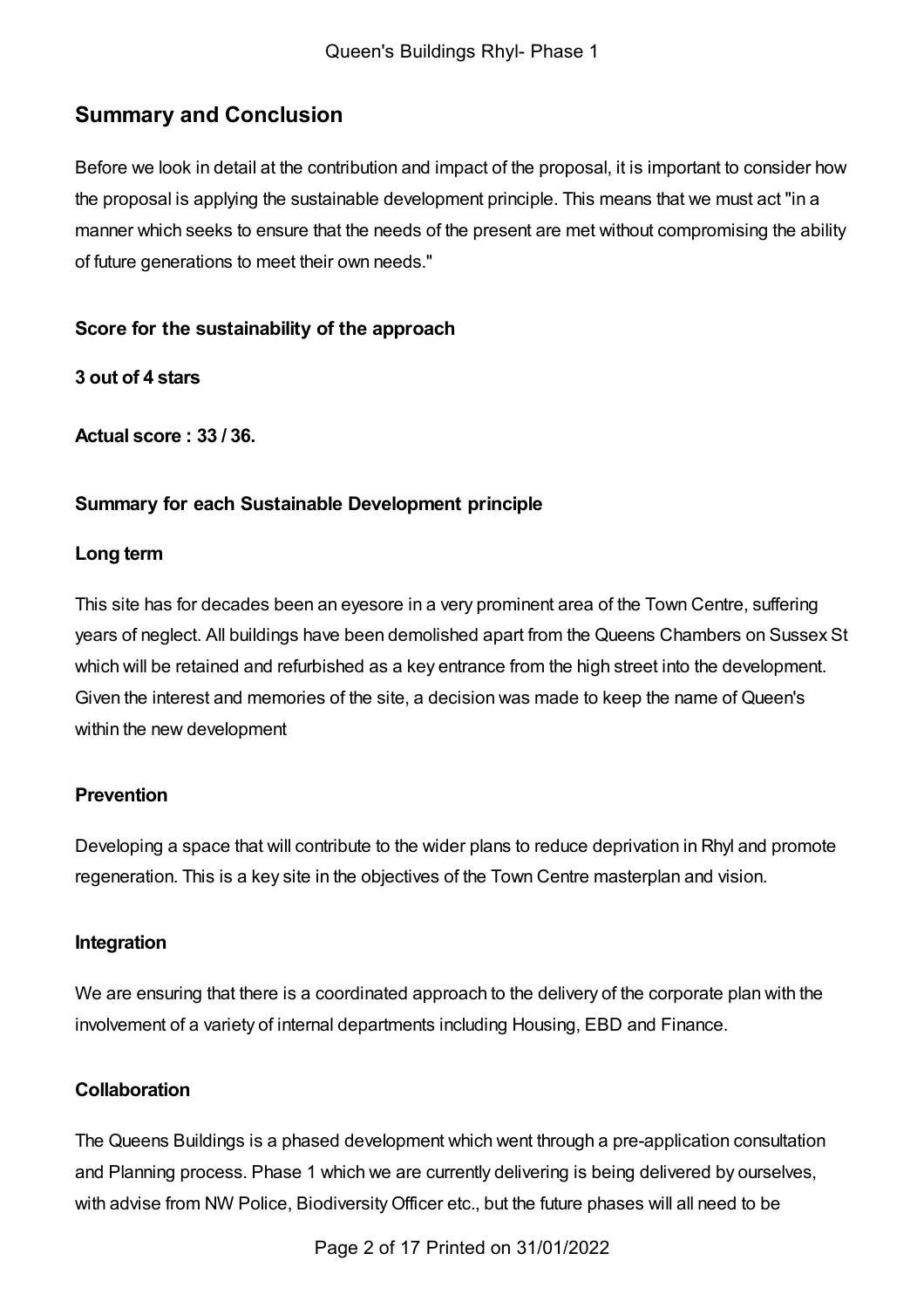delivered in collaboration with the College, NHS and Housing Association to name but a few.

#### **Involvement**

The people most heavily involved in the development were those local businesses who were within the properties we purchased. We tried our best to support this businesses with whatever they felt was best, which actually cost us more time, effort and cost. This includes helping some smaller businesses set up from home, a few of them relocating together elsewhere in the town or ceasing trading all together.

## **Summary of impact**

| <b>Well-being Goals</b>                                       | <b>Overall Impact</b> |
|---------------------------------------------------------------|-----------------------|
| A prosperous Denbighshire                                     | Positive              |
| <b>A resilient Denbighshire</b>                               | Positive              |
| A healthier Denbighshire                                      | Positive              |
| A more equal Denbighshire                                     | Positive              |
| A Denbighshire of cohesive communities                        | Positive              |
| A Denbighshire of vibrant culture and thriving Welsh language | Positive              |
| A globally responsible Denbighshire                           | Positive              |

#### **Main conclusions**

The main conclusions of the assessment are that the proposal will have a positive impact on all of the well being goals through the provision of a low carbon, fully accesible development which will improve communications and transport infrastructure in a location which will enable residents to access a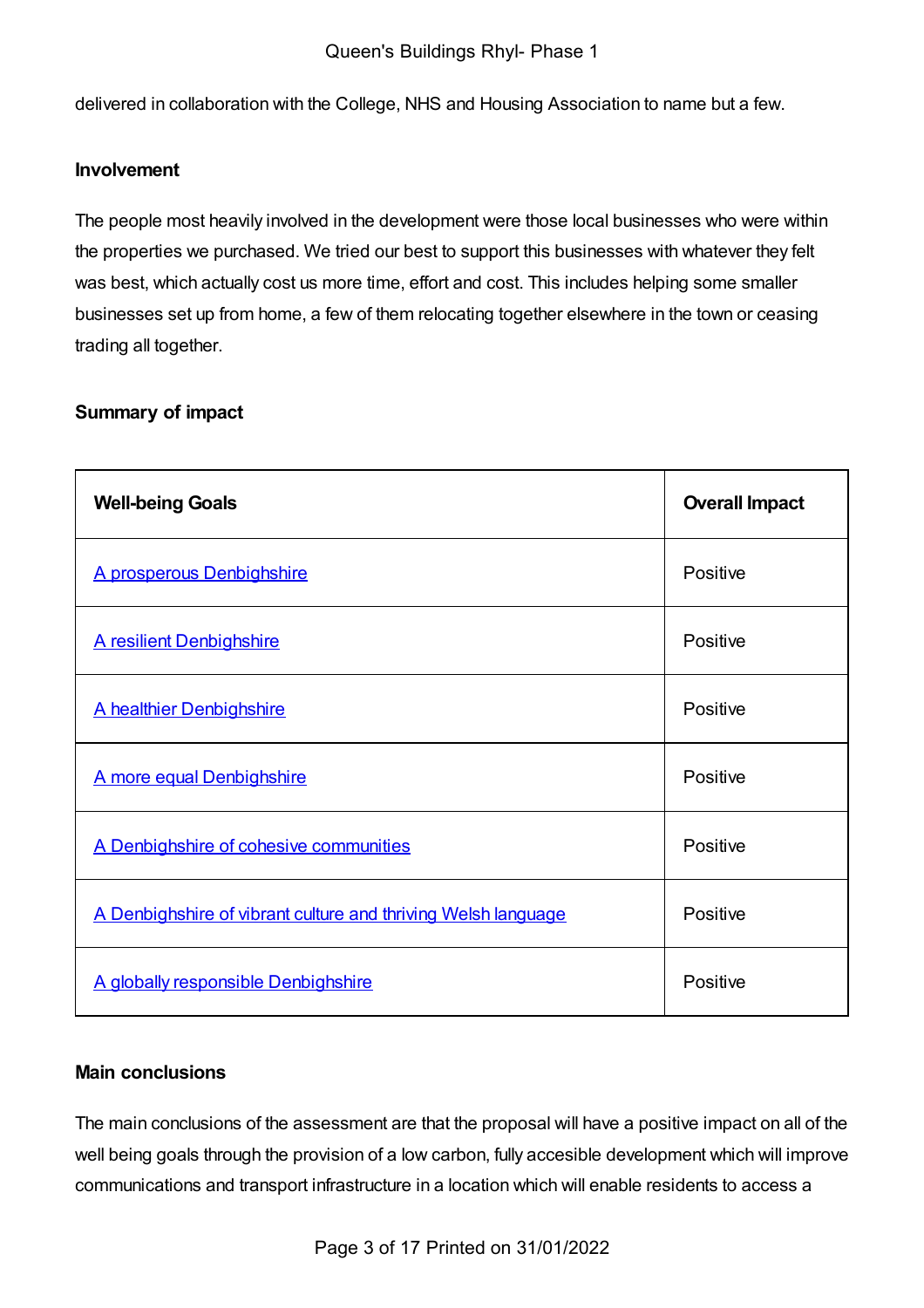wider range of services on foot or by cycling, it will have a positive impact on the economy by improving the vitality of the town centre and increasing awareness of employment opportunities in the construction and leisure sectors, and it will improve the attractiveness of the area by removing dereliction and improving community safety.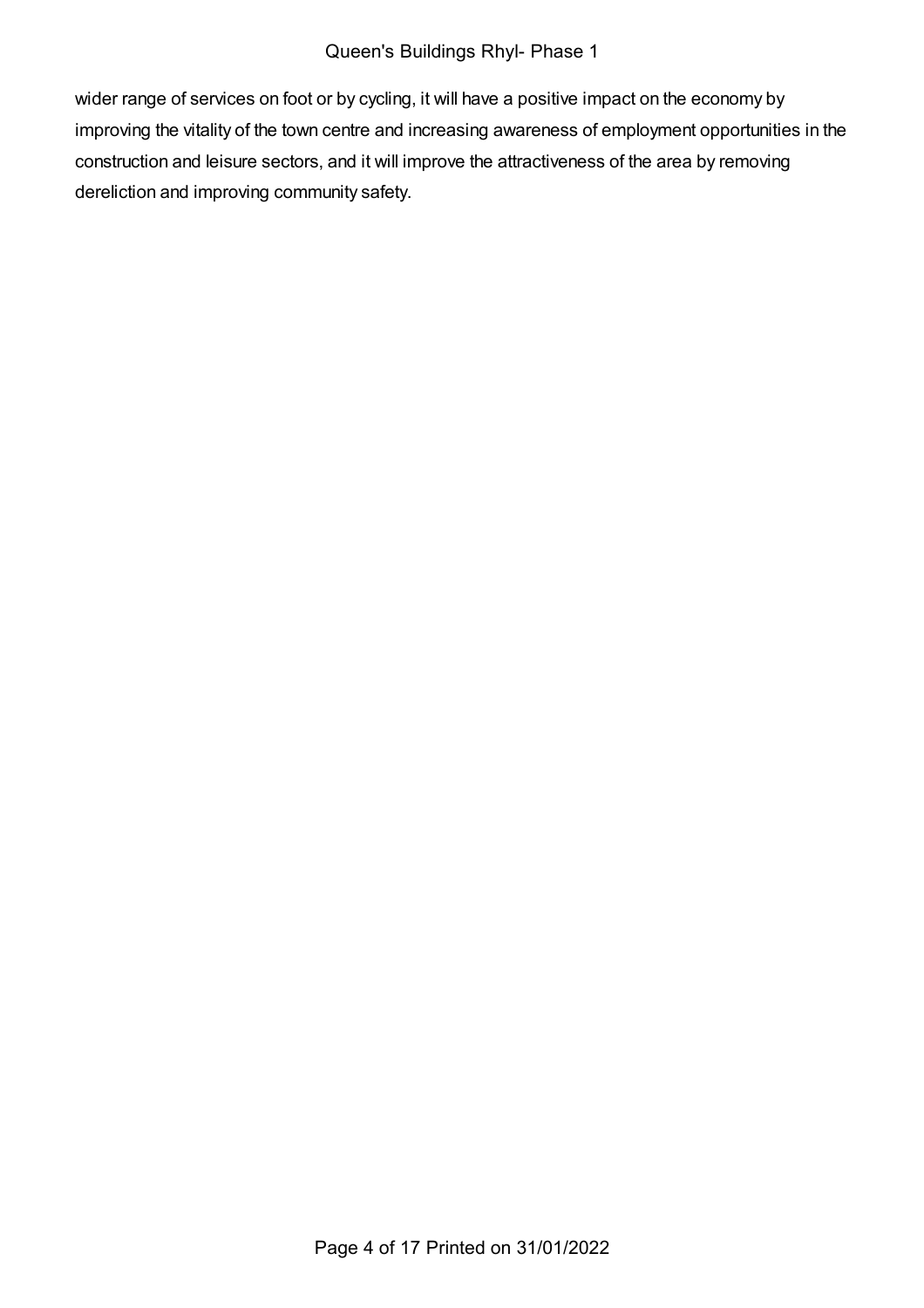## **The likely impact on Denbighshire, Wales and the world.**

## <span id="page-4-0"></span>**A prosperous Denbighshire**

## **Overall Impact**

Positive

## **Justification for impact**

The overall impact of the proposal is positive for the "prosperous Denbighshire" well being goal because poorly insulated buildings will be replaced with energy efficient new builds thereby contributing to a low carbon society, it will support economic development by increasing footfall in the town centre and as a consequence the viability of adjacent businesses, it will provide raise skill levels through the provision of work tasters in the growing construction and leisure sectors, and it will improve infrastructure by increasing WiFi coverage and will encourage the use of local transport links.

## **Further actions required**

Aiming to try and utilise local contractors wherever possible. The project utilised Sell2Wales for the demolition phase and the North Wales Construction Partnership for the delivery of Phase 1.

## **Positive impacts identified:**

## **Alow carbon society**

The proposal will contribute to a low carbon society by replacing poorly insulated buildings with solid wall construction with new energy efficient buildings constructed to the BREEAM VeryGood standard.

## **Quality communications, infrastructure and transport**

The proposal will improve communications infrastructure through the provision of Wi-Fi coverage by the tenant businesses to the open space which will be created in the development.

## **Economic development**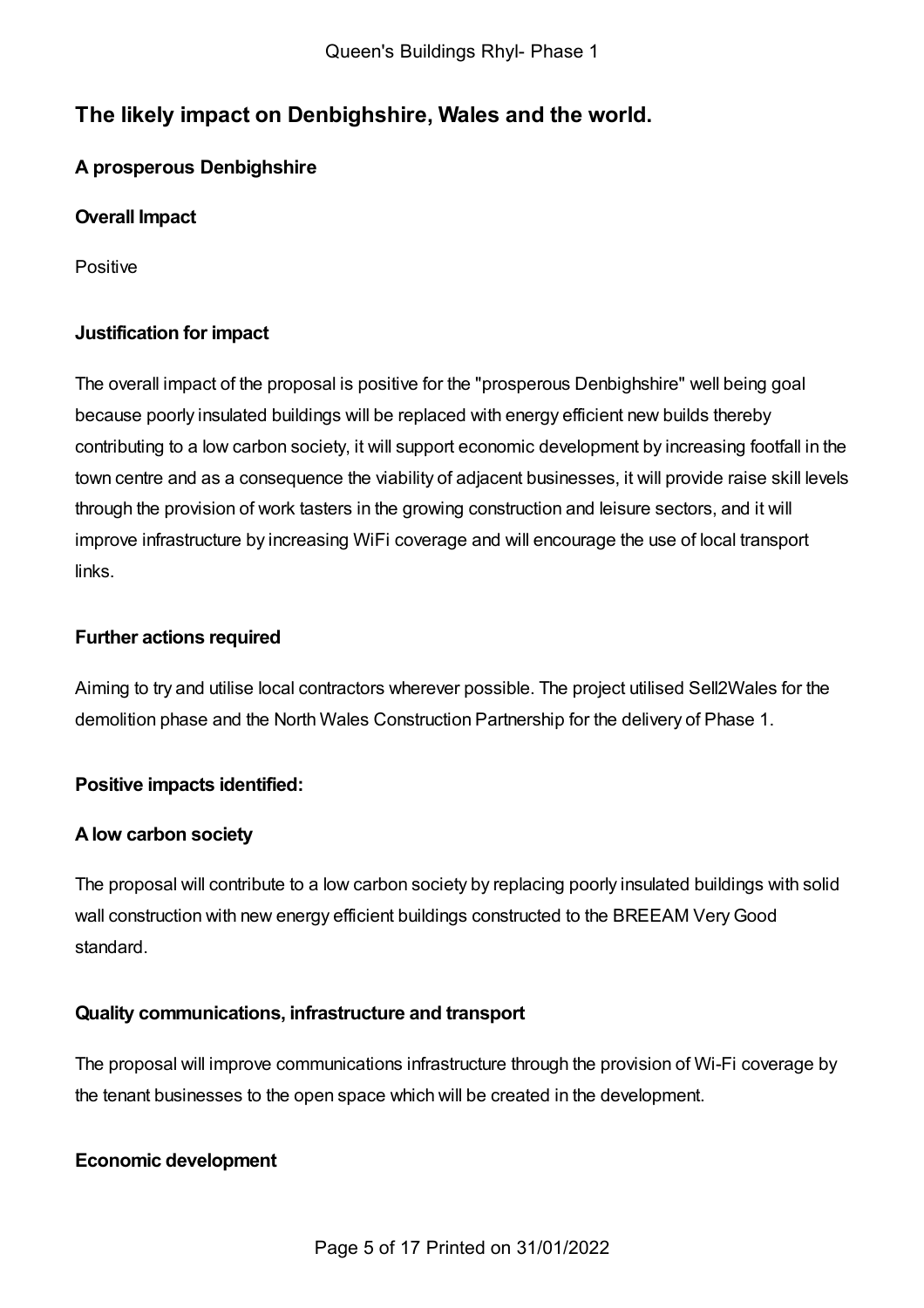The proposal will contribute to the vitality of Rhyl town centre by providing premises suited for occupation by businesses which will act as key attractors which will increase footfall and improve the viability of town centre businesses generally.

### **Quality skills for the long term**

The proposal will provide quality skills for the long term by offering work tasters during the demolition and construction phase and subsequently with the tenant businesses once they are in occupation in conjunction with Working Denbighshire.

### **Quality jobs for the long term**

The proposal will improve employment opportunities for the long term by providing accommodation for businesses operating in the leisure sector which is experiencing phenomenal growth locally.

### **Childcare**

[TEXT HERE]

#### **Negative impacts identified:**

#### **Alow carbon society**

The demolition and construction will inevitably lead to an increase in carbon use during the process

## **Quality communications, infrastructure and transport**

No parking will be including on the site as the team believe there is already ample parking and public transport in close proximity. This includes the 500 space Central car park, bus and train stations.

#### **Economic development**

[TEXT HERE]

## **Quality skills for the long term**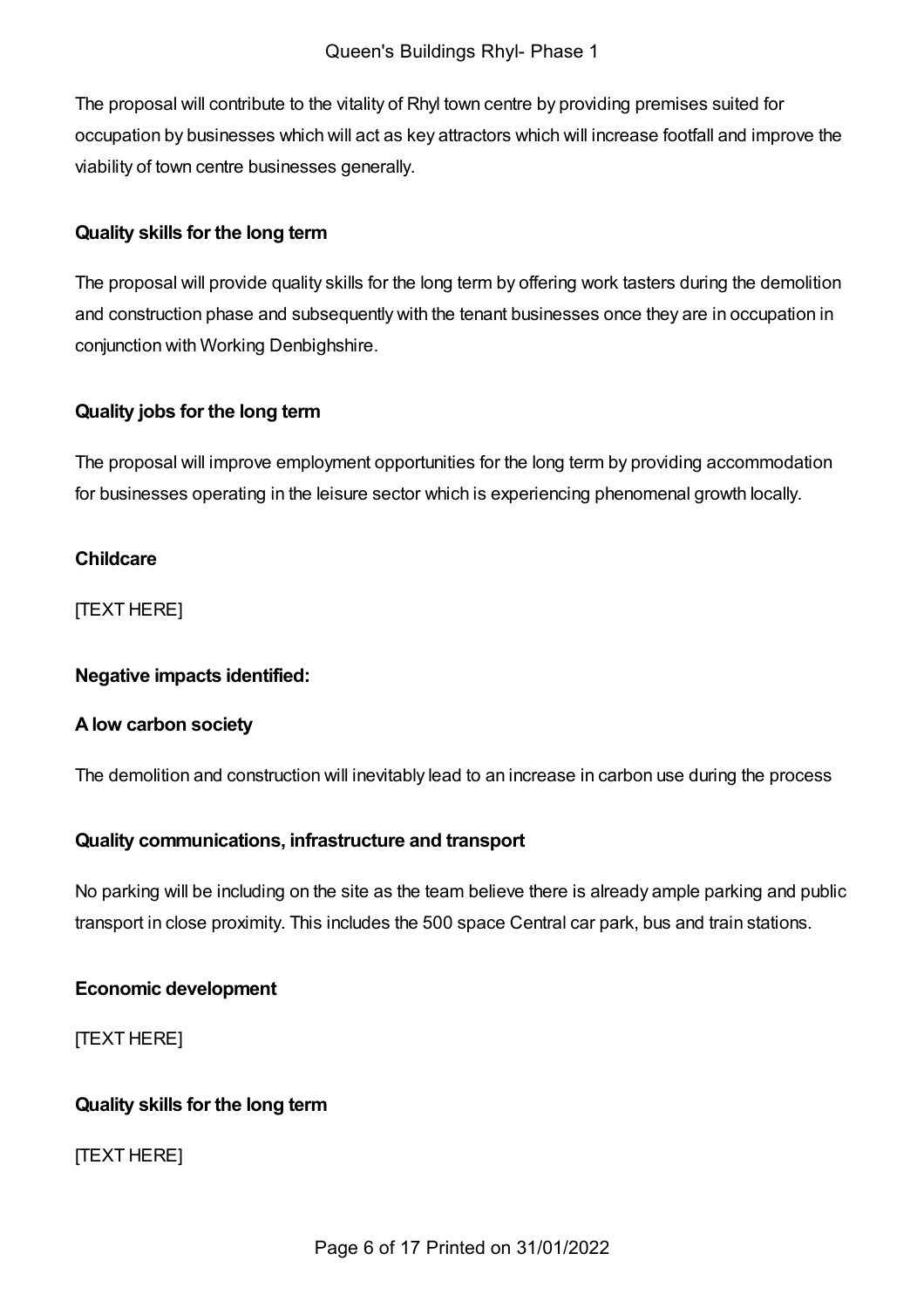## **Quality jobs for the long term**

[TEXT HERE]

**Childcare**

[TEXT HERE]

## <span id="page-6-0"></span>**A resilient Denbighshire**

### **Overall Impact**

**Positive** 

## **Justification for impact**

The overall impact of the proposal for the "resilient Denbighshire" well being goal will be positive because biodiversity in the urban environment will be improved through the introduction of soft landscaping to a built up area, the waste generated by the site as a whole will be reduced by decreasing the density of development, and fuel consumption will be reduced by providing facilities which local residents will be able to access without having to travel out of county. The raising of the building will help protect it from potential future flooding by making it floor proof rather than flood resilient.

## **Further actions required**

The potential negative impact arising from the greater use of vehicles fuelled by hydrocarbons can be mitigated by making provision for the future installation of charging points for electric vehicles in nearby car parks and encouraging the use of the good local public transport links.

## **Positive impacts identified:**

## **Biodiversity and the natural environment**

During the design of Phase 1, consideration will be given to include elements that could enhance the biodiversity such as swift boxes and the trees/landscaping we use.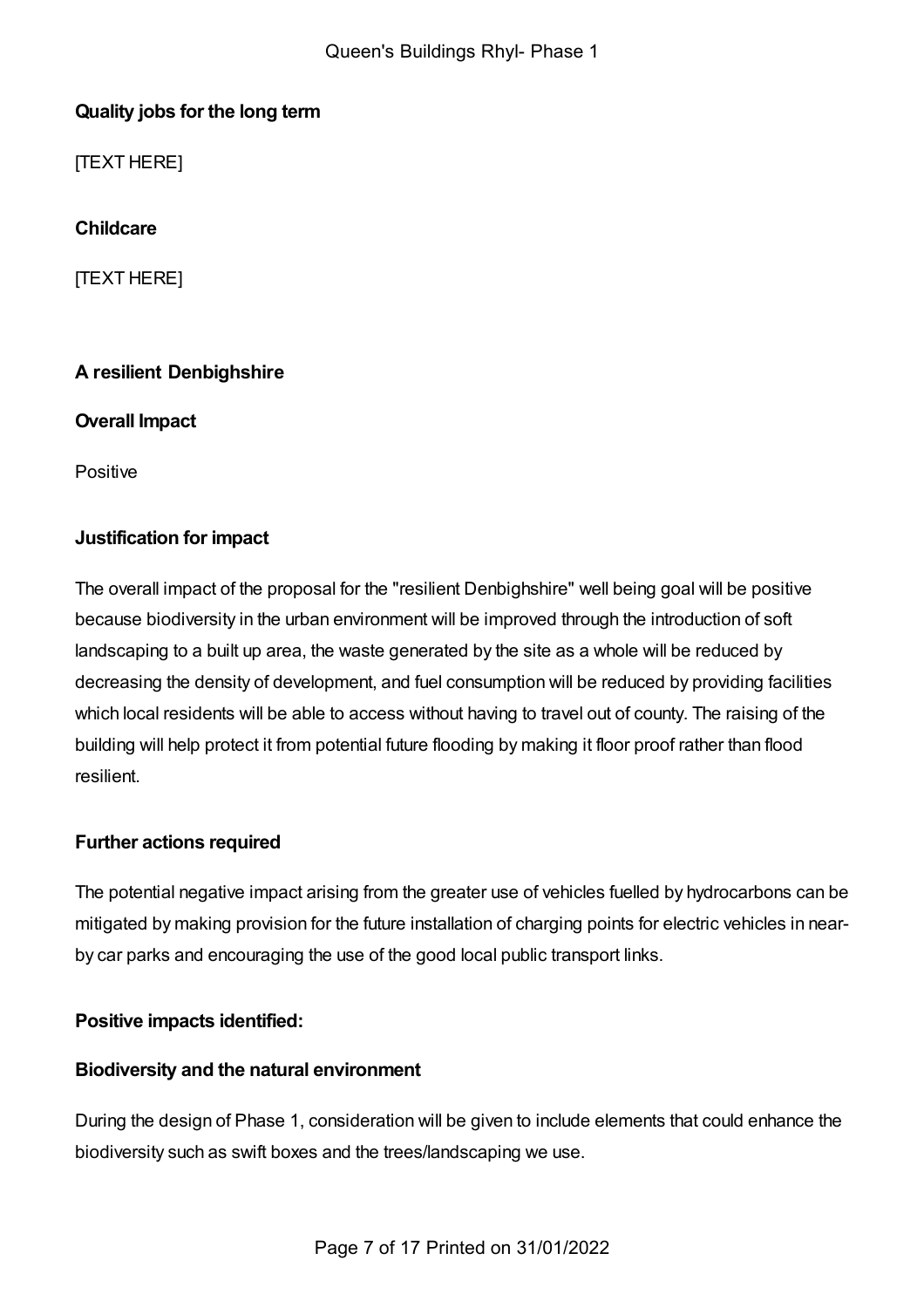## **Biodiversity in the built environment**

The proposal will improve biodiversity in the built environment by including soft landscaping in the public space in what has hitherto been a completely developed urban area.

#### **Reducing waste, reusing and recycling**

The proposal will reduce the production of waste from the site through the construction of a replacement development with a reduced amount of floor space accommodating businesses which will generate less waste. Surplus materials that would usually be removed from site will be kept for the Phase 1 development.

### **Reduced energy/fuel consumption**

The proposal will reduce fuel consumption by accommodating key attractor businesses in the county which will obviate the need for residents to travel outside the county to access the services which they offer.

### **People's awareness of the environment and biodiversity**

[TEXT HERE]

## **Flood risk management**

Following guidance from NRW we will be complying with the Planning approval in place and raising the building by circa 740mm.

## **Negative impacts identified:**

#### **Biodiversity and the natural environment**

[TEXT HERE]

#### **Biodiversity in the built environment**

[TEXT HERE]

#### **Reducing waste, reusing and recycling**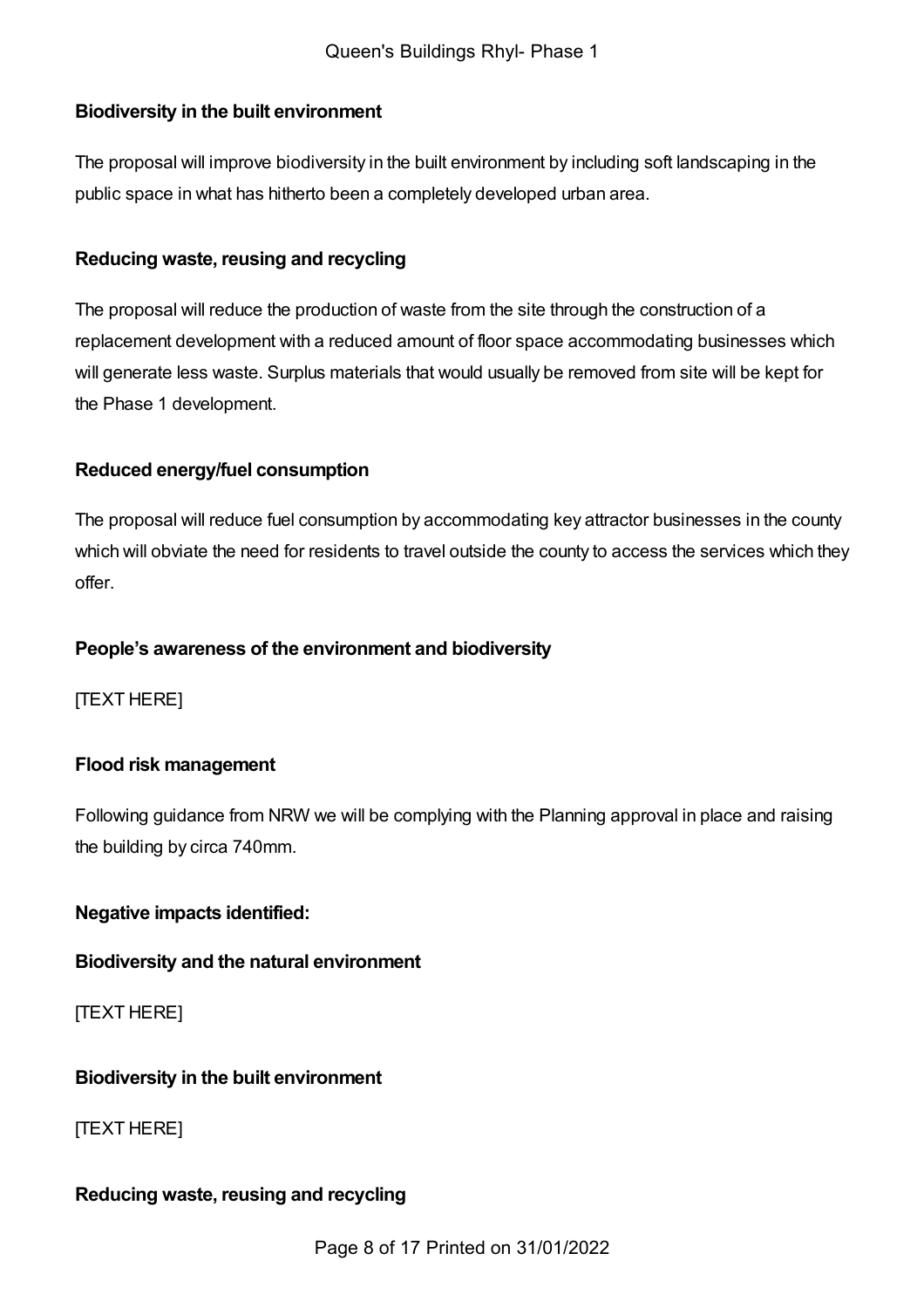## [TEXT HERE]

#### **Reduced energy/fuel consumption**

As we are creating a new offer this may encourage visitors from further afield to visit.

### **People's awareness of the environment and biodiversity**

[TEXT HERE]

**Flood risk management**

[TEXT HERE]

### <span id="page-8-0"></span>**A healthier Denbighshire**

**Overall Impact**

Positive

#### **Justification for impact**

The overall impact of the proposal for the "healthier Denbighshire" well being goal will be positive because it will encourage health and well being by providing facilities which are within walking or cycling distance for local residents, by providing access to good quality healthy food in the businesses which will be accommodated in the development, and it will encourage greater participation in leisure opportunities by increasing the breadth of the leisure offer available in the town.

#### **Further actions required**

Not applicable

#### **Positive impacts identified:**

**Asocial and physical environment that encourage and support health and well-being**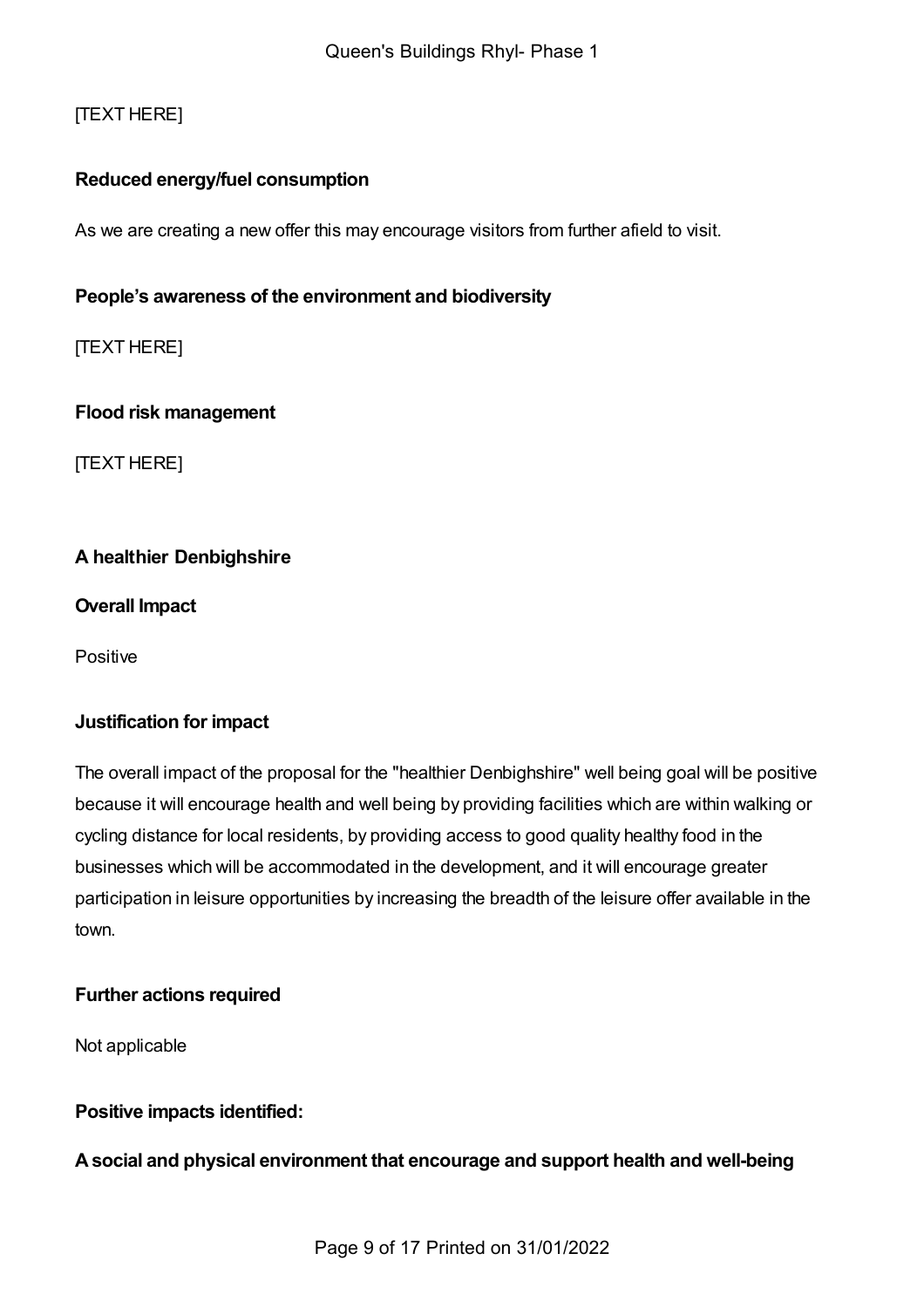The proposal will encourage and support health and well being by enhancing the range of facilities available in the town centre which residents can access by walking or cycling.

### **Access to good quality, healthy food**

The proposal will improve access to good quality, healthy food by providing premises which can accommodate businesses in the hospitality sector which can provide healthy meals for customers.

### **People's emotional and mental well-being**

The proposal will provide a new mixed use facility that local people can easily access in the town centre,

### **Access to healthcare**

[TEXT HERE]

## **Participation in leisure opportunities**

The proposal will encourage greater participation in leisure opportunities by increasing the breadth of the leisure offer available in the town.

## **Negative impacts identified:**

## **Asocial and physical environment that encourage and support health and well-being**

[TEXT HERE]

## **Access to good quality, healthy food**

[TEXT HERE]

## **People's emotional and mental well-being**

[TEXT HERE]

#### **Access to healthcare**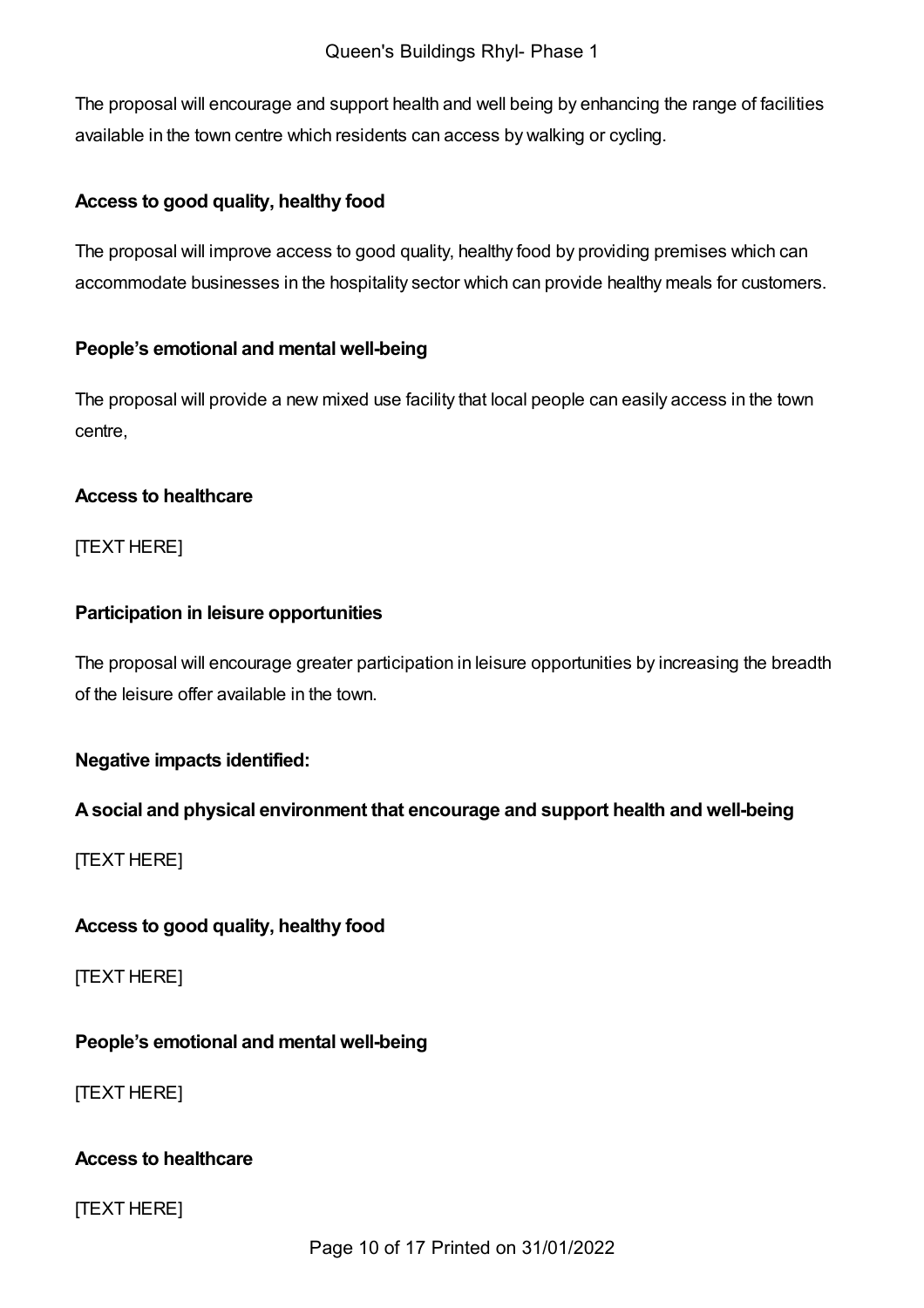## **Participation in leisure opportunities**

[TEXT HERE]

## <span id="page-10-0"></span>**A more equal Denbighshire**

## **Overall Impact**

Positive

## **Justification for impact**

The proposal will improve the well being of people with protected characteristics by replacing inaccessible buildings by ones which are fully accessible by wheelchair users, and it will tackle poverty by creating jobs in one of the most deprived areas of Wales.

## **Further actions required**

Not applicable

## **Positive impacts identified:**

**Improving the well-being of people with protected characteristics. The nine protected characteristics are: age; disability; gender reassignment; marriage or civil partnership; pregnancy and maternity; race; religion or belief; sex; and sexual orientation**

The proposal will improve the well being of people with protected characteristics by replacing buildings with no lift access to upper storeys with ones which are fully accessible, and by providing dedicated car parking areas for Blue Badge holders close to the development.

## **People who suffer discrimination or disadvantage**

[TEXT HERE]

## **People affected by socio-economic disadvantage and unequal outcomes**

The proposal will help to tackle poverty by creating jobs at the heart of THE most deprived Lower

Page 11 of 17 Printed on 31/01/2022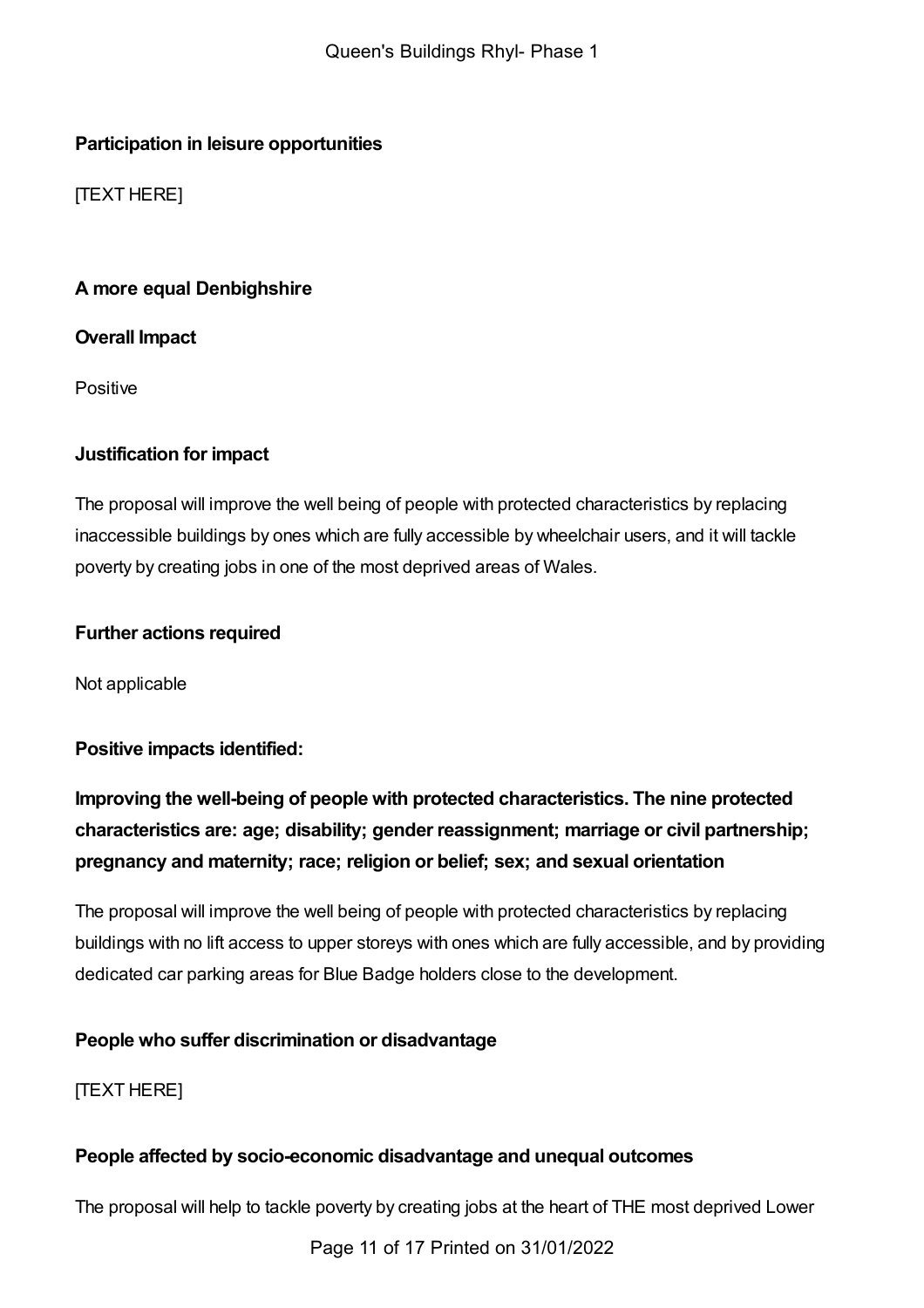Super Output Areas in Wales and by providing work tasters to help residents to access the jobs available.

### **Areas affected by socio-economic disadvantage**

The proposal will help to tackle poverty by creating jobs at the heart of THE most deprived Lower Super Output Areas in Wales and by providing work tasters to help residents to access the jobs available.

## **Negative impacts identified:**

**Improving the well-being of people with protected characteristics. The nine protected characteristics are: age; disability; gender reassignment; marriage or civil partnership; pregnancy and maternity; race; religion or belief; sex; and sexual orientation**

[TEXT HERE]

### **People who suffer discrimination or disadvantage**

[TEXT HERE]

## **People affected by socio-economic disadvantage and unequal outcomes**

[TEXT HERE]

## **Areas affected by socio-economic disadvantage**

[TEXT HERE]

## <span id="page-11-0"></span>**A Denbighshire of cohesive communities**

**Overall Impact**

Positive

## **Justification for impact**

The overall impact of the proposal will be positive for the "Denbighshire of cohesive communities"

Page 12 of 17 Printed on 31/01/2022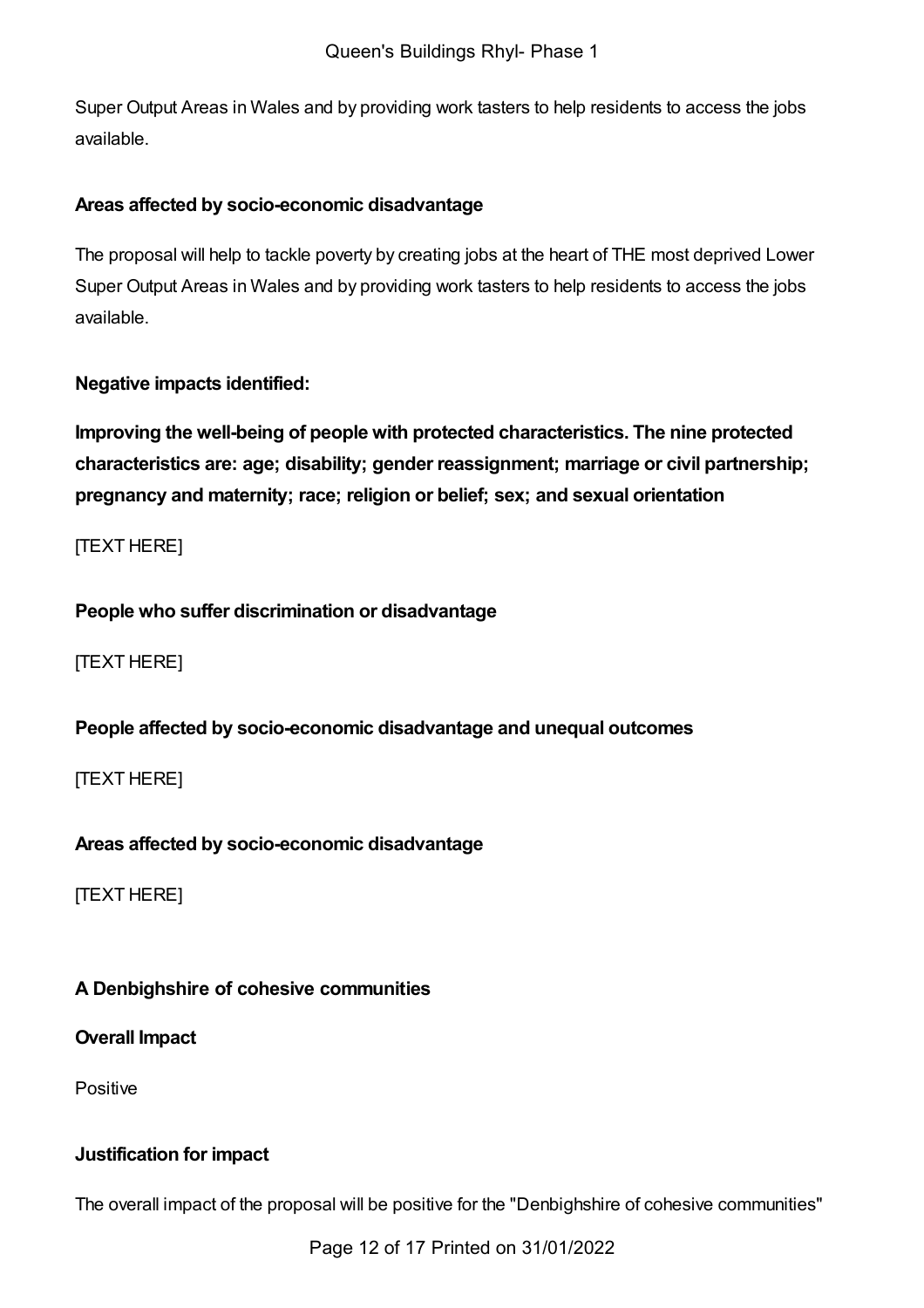#### Queen's Buildings Rhyl- Phase 1

well being goal because it will improve community safety through the creation of open spaces offering improved security for users, it will encourage community participation by encouraging the engagement of stakeholders in the Planning process for the development, and it will improve the attractiveness of the area by replacing derelict buildings with new builds of contemporary design.

#### **Further actions required**

Not applicable

### **Positive impacts identified:**

### **Safe communities and individuals**

The proposal will improve community safety by replacing an area crossed by a network of unlit alleys with brightly lit open spaces covered by CCTV provided by the tenants of the new units.

### **Community participation and resilience**

The proposal will encourage community participation by engaging stakeholders in the preapplication consultation process for the outline Planning application for the development.

#### **The attractiveness of the area**

The proposal will help to improve the attractiveness of the area by replacing derelict properties with new buildings of a contemporary design.

#### **Connected communities**

The development will have the best broadband available to the area and is ideally positioned in the town centre close to good local transport links and car parks.

## **Rural resilience**

[TEXT HERE]

## **Negative impacts identified:**

#### **Safe communities and individuals**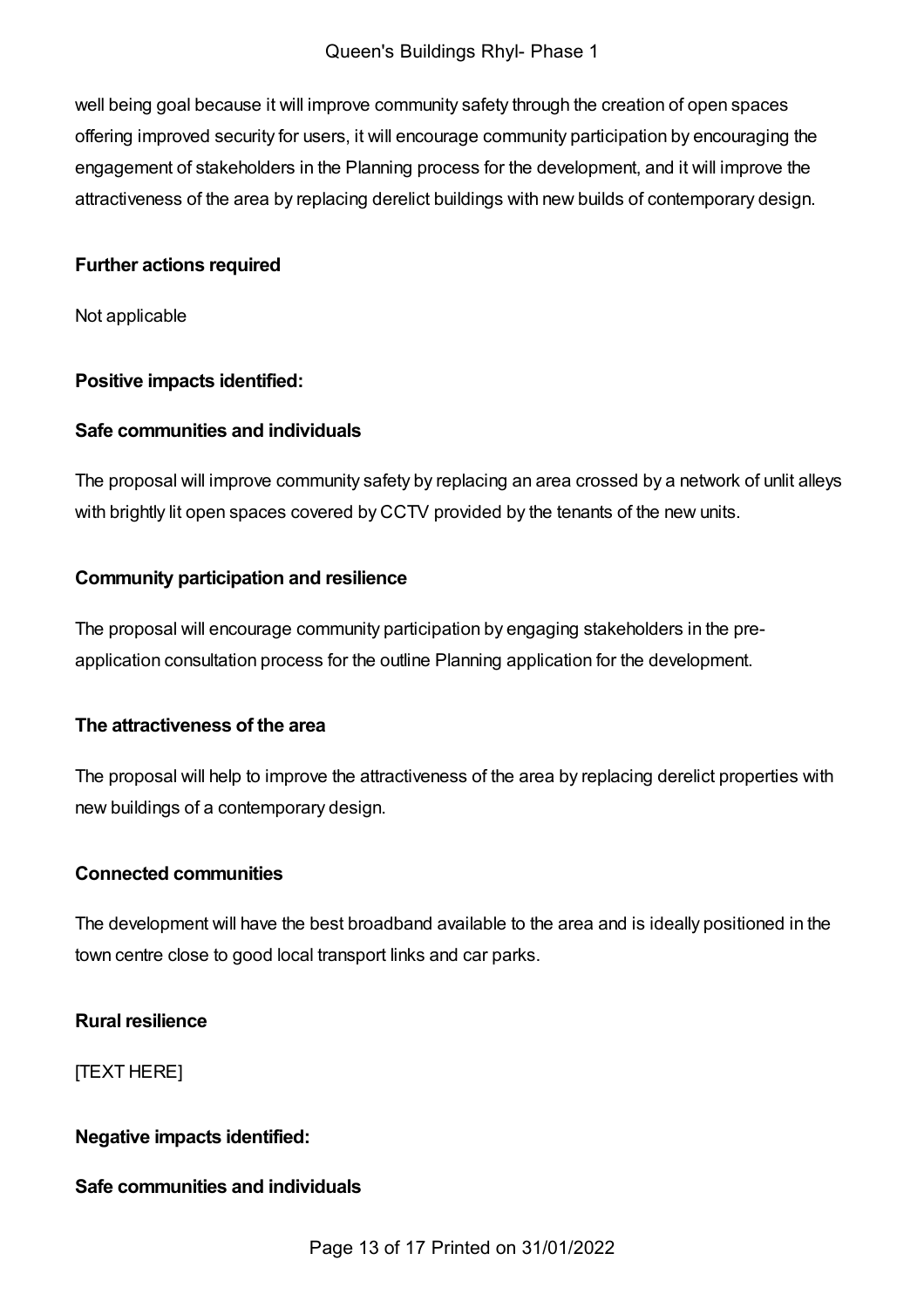[TEXT HERE]

## **Community participation and resilience**

[TEXT HERE]

## **The attractiveness of the area**

[TEXT HERE]

### **Connected communities**

[TEXT HERE]

### **Rural resilience**

[TEXT HERE]

## <span id="page-13-0"></span>**A Denbighshire of vibrant culture and thriving Welsh language**

#### **Overall Impact**

Positive

## **Justification for impact**

The overall impact of the proposal is positive because it will promote the use of the Welsh language through the use of bilingual signage and advertising materials, and it will help to protect the area's heritage by renovating a building in the Conservation Area. We will also retain the elements that are deemed of interest to the County Museum Curator and potentially make use at Rhyl Library or on site.

## **Further actions required**

Not applicable

#### **Positive impacts identified:**

#### **People using Welsh**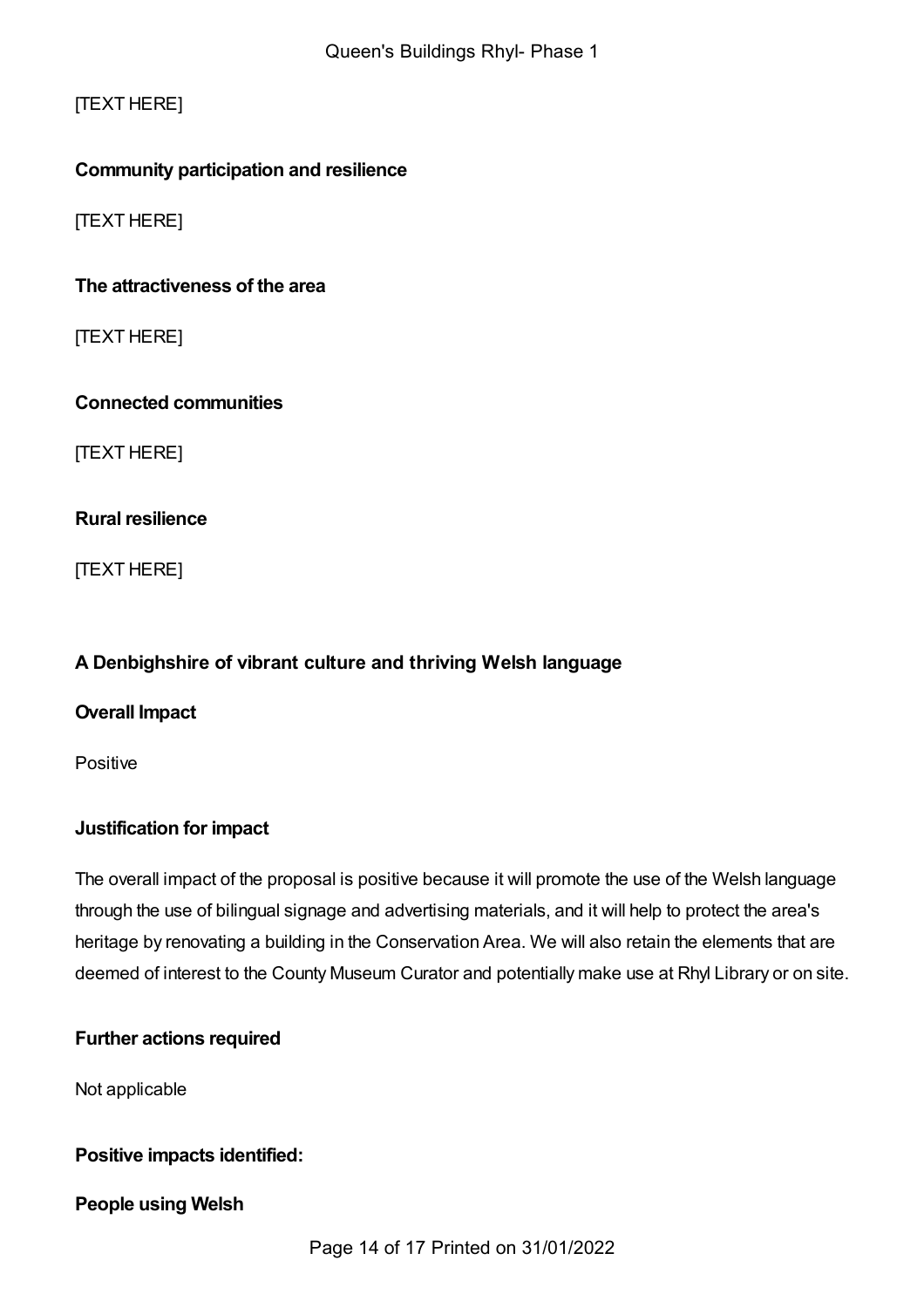## [TEXT HERE]

## **Promoting the Welsh language**

The proposal will promote the use of the Welsh language through the use of bilingual signage and advertising materials.

### **Culture and heritage**

The proposal will help to protect the heritage of the area through the renovation of the one building on the site which is located in a Conservation Area. We will also look to retain some elements that are deemed of interest to the County Museum Curator and potentially make use at Rhyl Library or on site.

### **Negative impacts identified:**

**People using Welsh**

[TEXT HERE]

#### **Promoting the Welsh language**

[TEXT HERE]

#### **Culture and heritage**

[TEXT HERE]

#### <span id="page-14-0"></span>**A globally responsible Denbighshire**

#### **Overall Impact**

Positive

#### **Justification for impact**

The proposal will have a positive impact overall because it has the potential to benefit local supply chains by providing procurement opportunities which can be accessed by locally based SMEs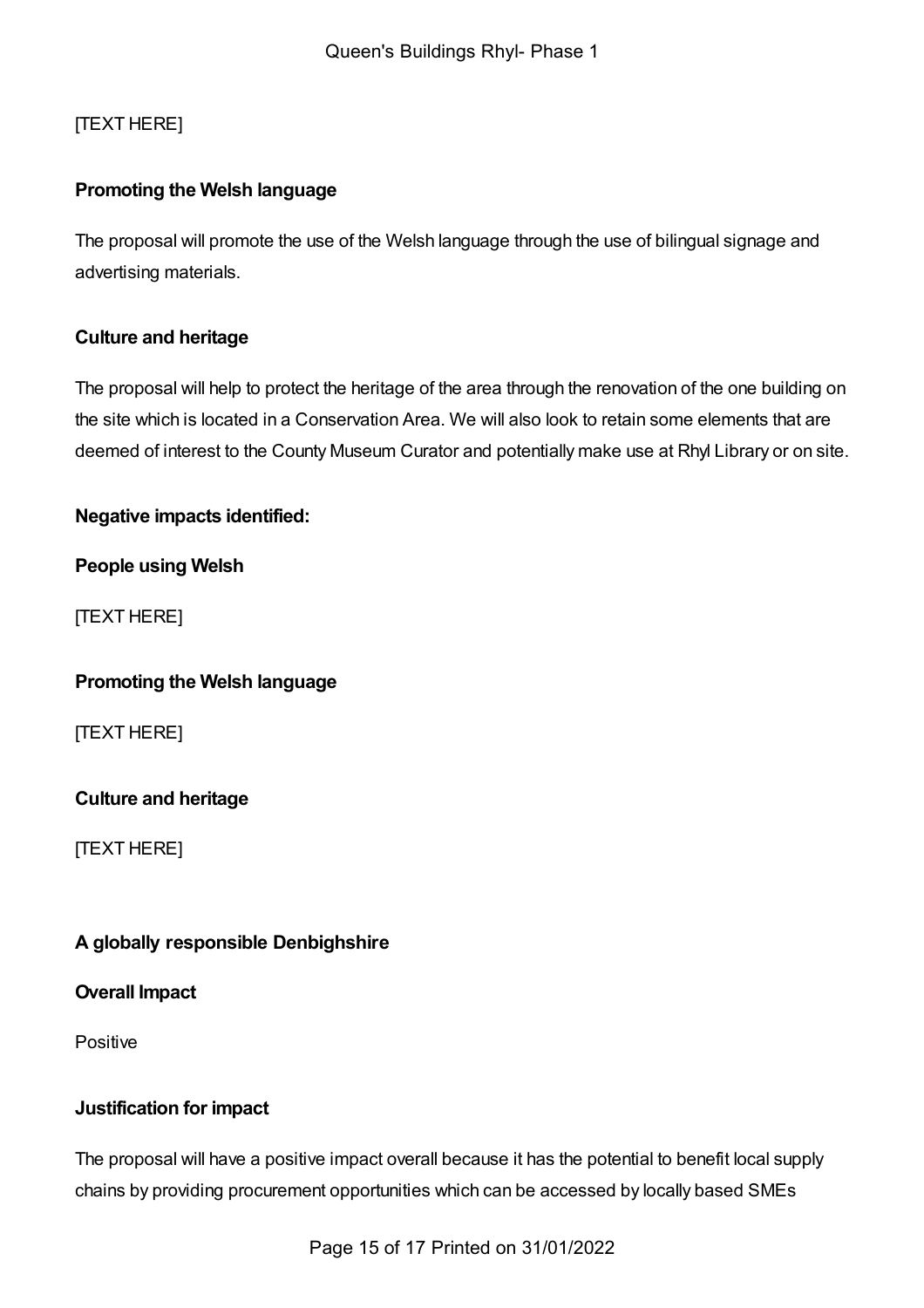(through Sell2Wales and the North Wales Construction Partnership), and it will help other organisations to achieve their objectives by for example enabling the WelshGovernment to deliver its Tackling Poverty Action Plan.

### **Further actions required**

Not applicable

### **Positive impacts identified:**

### **Local, national, international supply chains**

The proposal has the potential to benefit local supply chains by providing procurement opportunities which can be accessed by locally based SMEs.

## **Human rights**

[TEXT HERE]

#### **Broader service provision in the local area or the region**

The proposal will help other organisations to achieve their objectives across the region by for example enabling the Welsh Government to deliver its Tackling Poverty Action Plan by supporting regeneration in a seaside town which was a former Communities First area.

## **Reducing climate change**

[TEXT HERE]

**Negative impacts identified:**

**Local, national, international supply chains**

[TEXT HERE]

## **Human rights**